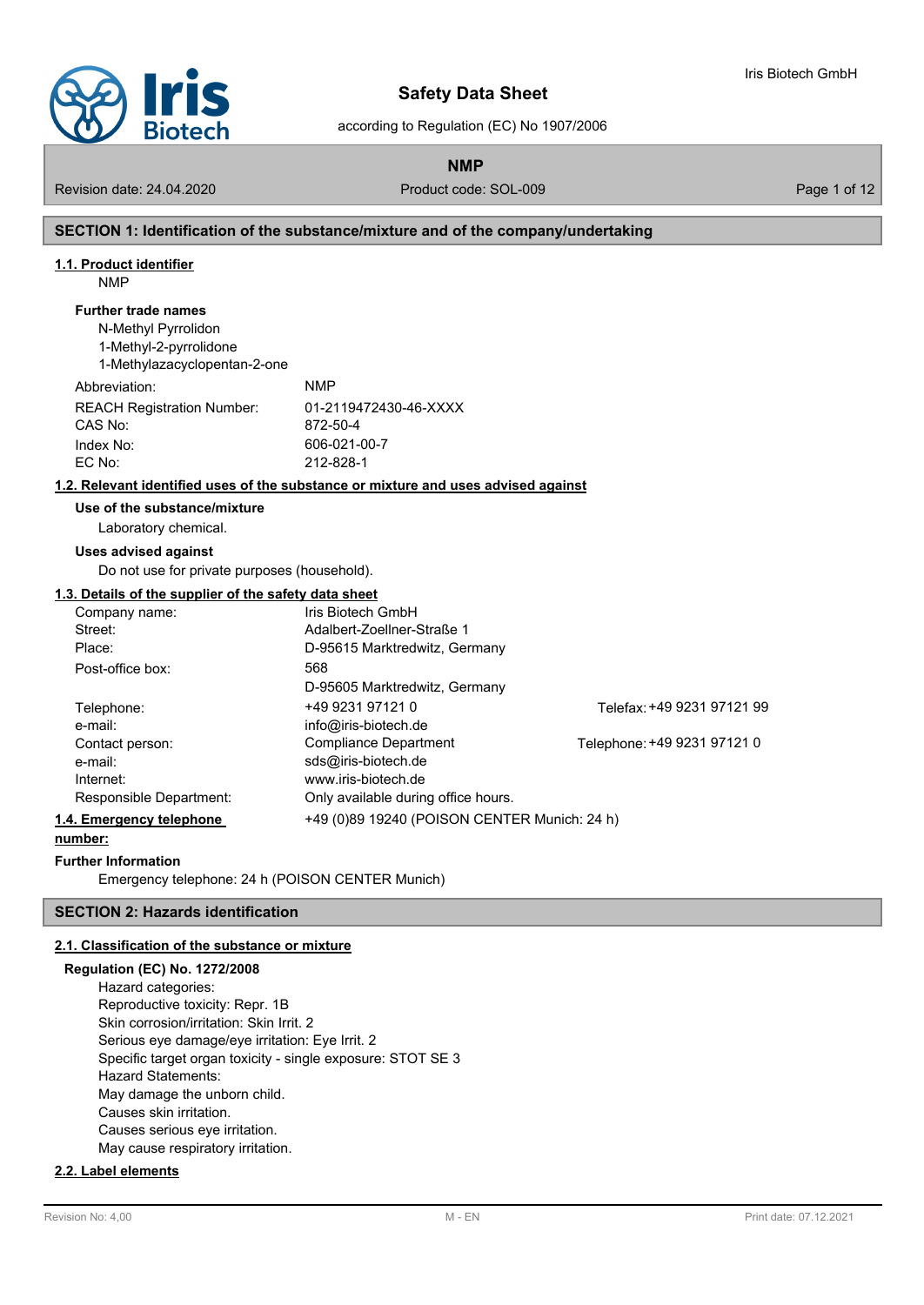

# according to Regulation (EC) No 1907/2006

# **NMP**

Revision date: 24.04.2020 **Product code: SOL-009** Product code: SOL-009 Page 2 of 12

### **Regulation (EC) No. 1272/2008**

**Pictograms:**



# **Hazard statements**

| Causes skin irritation.           |
|-----------------------------------|
| Causes serious eye irritation.    |
| May cause respiratory irritation. |
| May damage the unborn child.      |
|                                   |

**Signal word:** Danger

#### **Precautionary statements**

| P <sub>201</sub> | Obtain special instructions before use.                                                                                             |
|------------------|-------------------------------------------------------------------------------------------------------------------------------------|
| P <sub>264</sub> | Wash hands thoroughly after handling.                                                                                               |
| P280             | Wear protective gloves/protective clothing/eye protection/face protection/hearing<br>protection.                                    |
| P302+P352        | IF ON SKIN: Wash with plenty of Water and soap.                                                                                     |
| P305+P351+P338   | IF IN EYES: Rinse cautiously with water for several minutes. Remove contact lenses, if<br>present and easy to do. Continue rinsing. |
| P308+P313        | IF exposed or concerned: Get medical advice/attention.                                                                              |
| P337+P313        | If eye irritation persists: Get medical advice/attention.                                                                           |
| P <sub>501</sub> | Dispose of contents/container to an approved disposal site.                                                                         |

# **Special labelling of certain mixtures**

Restricted to professional users.

# **Additional advice on labelling**

Warning - substance not yet tested completely.

### **2.3. Other hazards**

This substance/mixture contains no components considered to be either persistent, bioaccumulative and toxic (PBT), or very persistent and very bioaccumulative (vPvB) at levels of 0.1% or higher.

# **SECTION 3: Composition/information on ingredients**

# **3.1. Substances**

# **Chemical characterization**

N-Methyl Pyrrolidon

| Sum formula:      | C5H9NO      |
|-------------------|-------------|
| Molecular weight: | 99.13 g/mol |

### **Hazardous components**

| <b>CAS No</b> | l Chemical name                                                        |  |  | Quantity    |
|---------------|------------------------------------------------------------------------|--|--|-------------|
|               | IEC No<br>IREACH No<br>I Index No                                      |  |  |             |
|               | IGHS Classification                                                    |  |  |             |
| 872-50-4      | N-methyl-2-pyrrolidone                                                 |  |  | $\le$ 100 % |
|               | 212-828-1<br>1606-021-00-7<br>101-2119472430-46-XXXX                   |  |  |             |
|               | Repr. 1B, Skin Irrit. 2, Eye Irrit. 2, STOT SE 3; H360D H315 H319 H335 |  |  |             |

Full text of H and EUH statements: see section 16.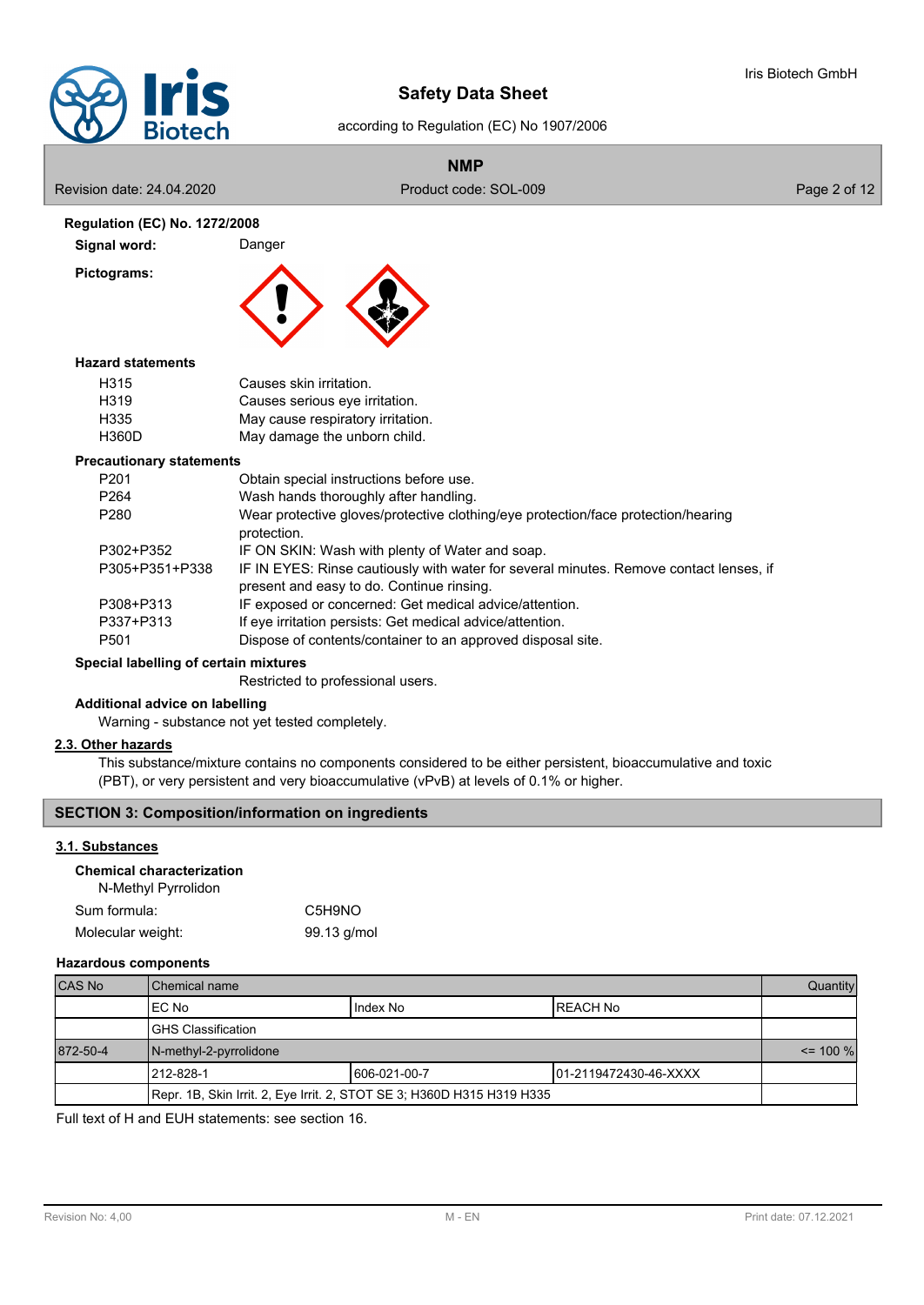

according to Regulation (EC) No 1907/2006

**NMP**

Revision date: 24.04.2020 **Product code: SOL-009** Page 3 of 12

#### **Specific Conc. Limits, M-factors and ATE**

| <b>CAS No</b> | IEC No           | <b>IChemical name</b>                                                             | Quantity       |
|---------------|------------------|-----------------------------------------------------------------------------------|----------------|
|               |                  | Specific Conc. Limits, M-factors and ATE                                          |                |
| 872-50-4      | $1212 - 828 - 1$ | $\blacksquare$ N-methyl-2-pyrrolidone                                             | $\leq$ 100 % % |
|               |                  | dermal: LD50 = > 5000 mg/kg; oral: LD50 = 4150 mg/kg STOT SE 3; H335: >= 10 - 100 |                |

# **SECTION 4: First aid measures**

#### **4.1. Description of first aid measures**

#### **General information**

In case of accident or if you feel unwell, seek medical advice immediately (show this label if possible). Call a doctor if you feel unwell.

#### **After inhalation**

Provide fresh air. Medical treatment necessary.

In case of accident by inhalation: remove casualty to fresh air and keep at rest.

In case of irregular breathing or respiratory arrest provide artificial respiration. In case of breathing difficulties administer oxygen. Call a physician immediately.

#### **After contact with skin**

After contact with skin, wash immediately with plenty of water and soap. Take off immediately all contaminated clothing and wash it before reuse. Medical treatment necessary. Remove victim out of the danger area. Take off immediately all contaminated clothing. Wash with plenty of water. Call a physician immediately.

#### **After contact with eyes**

After contact with the eyes, rinse with water with the eyelids open for a sufficient length of time, then consult an ophthalmologist immediately. In case of contact with eyes flush immediately with plenty of flowing water for 10 to 15 minutes holding eyelids apart and consult an ophthalmologist.

#### **After ingestion**

If accidentally swallowed rinse the mouth with plenty of water (only if the person is conscious) and obtain immediate medical attention. Rinse mouth immediately and drink plenty of water. Do NOT induce vomiting. Never give anything by mouth to an unconscious person or a person with cramps. Call a physician immediately.

### **4.2. Most important symptoms and effects, both acute and delayed**

Following inhalation: Irritation to respiratory tract. Headache. after ingestion: Irritant. Diarrhea. Nausea. vomiting. After skin contact: Causes skin irritation. Following eye contact: Causes eye irritation. May cause blurred vision and serious eye damage.

#### **4.3. Indication of any immediate medical attention and special treatment needed**

Treat symptomatically.

#### **SECTION 5: Firefighting measures**

#### **5.1. Extinguishing media**

#### **Suitable extinguishing media**

Co-ordinate fire-fighting measures to the fire surroundings. Water spray. alcohol resistant foam. Dry extinguishing powder. Carbon dioxide (CO2). Sand.

# **Unsuitable extinguishing media**

High power water jet.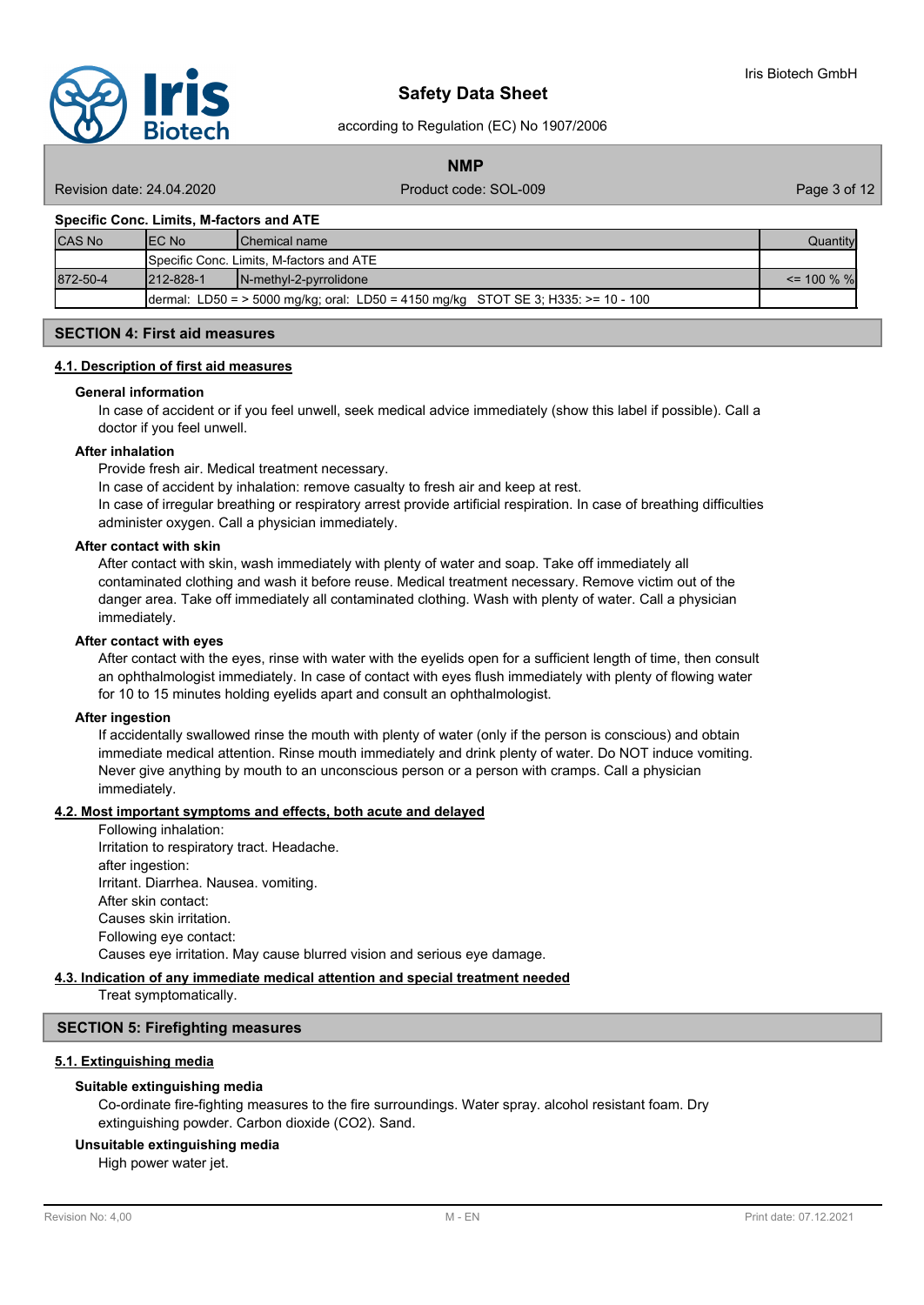

according to Regulation (EC) No 1907/2006

# **NMP**

Revision date: 24.04.2020 **Product code: SOL-009** Page 4 of 12

### **5.2. Special hazards arising from the substance or mixture**

Non-flammable. Vapours can form explosive mixtures with air. Thermal decomposition can lead to the escape of irritating gases and vapours.

In case of fire may be liberated: Carbon dioxide (CO2). Carbon monoxide (CO). Nitrogen oxides (NOx).

# **5.3. Advice for firefighters**

Wear a self-contained breathing apparatus and chemical protective clothing. Full protection suit. Use water spray jet to protect personnel and to cool endangered containers. Do not allow run-off from fire-fighting to enter drains or water courses. Collect, bind, and pump off spills. Contaminated fire-fighting water must be collected separately.

#### **Additional information**

Use water spray jet to protect personnel and to cool endangered containers. Suppress gases/vapours/mists with water spray jet. Collect contaminated fire extinguishing water separately. Do not allow entering drains or surface water. Usual measures for fire prevention.

#### **SECTION 6: Accidental release measures**

#### **6.1. Personal precautions, protective equipment and emergency procedures**

#### **General advice**

Provide adequate ventilation. Do not breathe gas/fumes/vapour/spray. Avoid contact with skin, eyes and clothes. Use personal protection equipment.

Evacuate the danger area, observe emergency procedures, consult an expert. Keep away from sources of ignition - No smoking.

Provide adequate ventilation as well as local exhaustion at critical locations. In case of insufficient ventilation, wear suitable respiratory equipment.

Personal protection equipment: see section 8 Do not wear contact lenses.

#### **6.2. Environmental precautions**

Do not allow to enter into surface water or drains. Do not allow to enter into surface water or drains. In case of gas escape or of entry into waterways, soil or drains, inform the responsible authorities.

# **6.3. Methods and material for containment and cleaning up**

#### **Other information**

Absorb with liquid-binding material (sand, diatomaceous earth, acid- or universal binding agents). Treat the recovered material as prescribed in the section on waste disposal. Absorb with liquid-binding material (sand, diatomaceous earth, acid- or universal binding agents). Collect in closed and suitable containers for disposal. This material and its container must be disposed of as hazardous waste. Keep away from sources of ignition - No smoking.

# **6.4. Reference to other sections**

Safe handling: see section 7 Personal protection equipment: see section 8 Disposal: see section 13

Treat the recovered material as prescribed in the section on waste disposal.

# **SECTION 7: Handling and storage**

# **7.1. Precautions for safe handling**

# **Advice on safe handling**

If handled uncovered, arrangements with local exhaust ventilation have to be used. Do not breathe gas/fumes/vapour/spray. Keep away from sources of ignition - No smoking. Take precautionary measures against static discharges. Avoid contact with skin, eyes and clothes. Körperschutzmittel sind in ihrer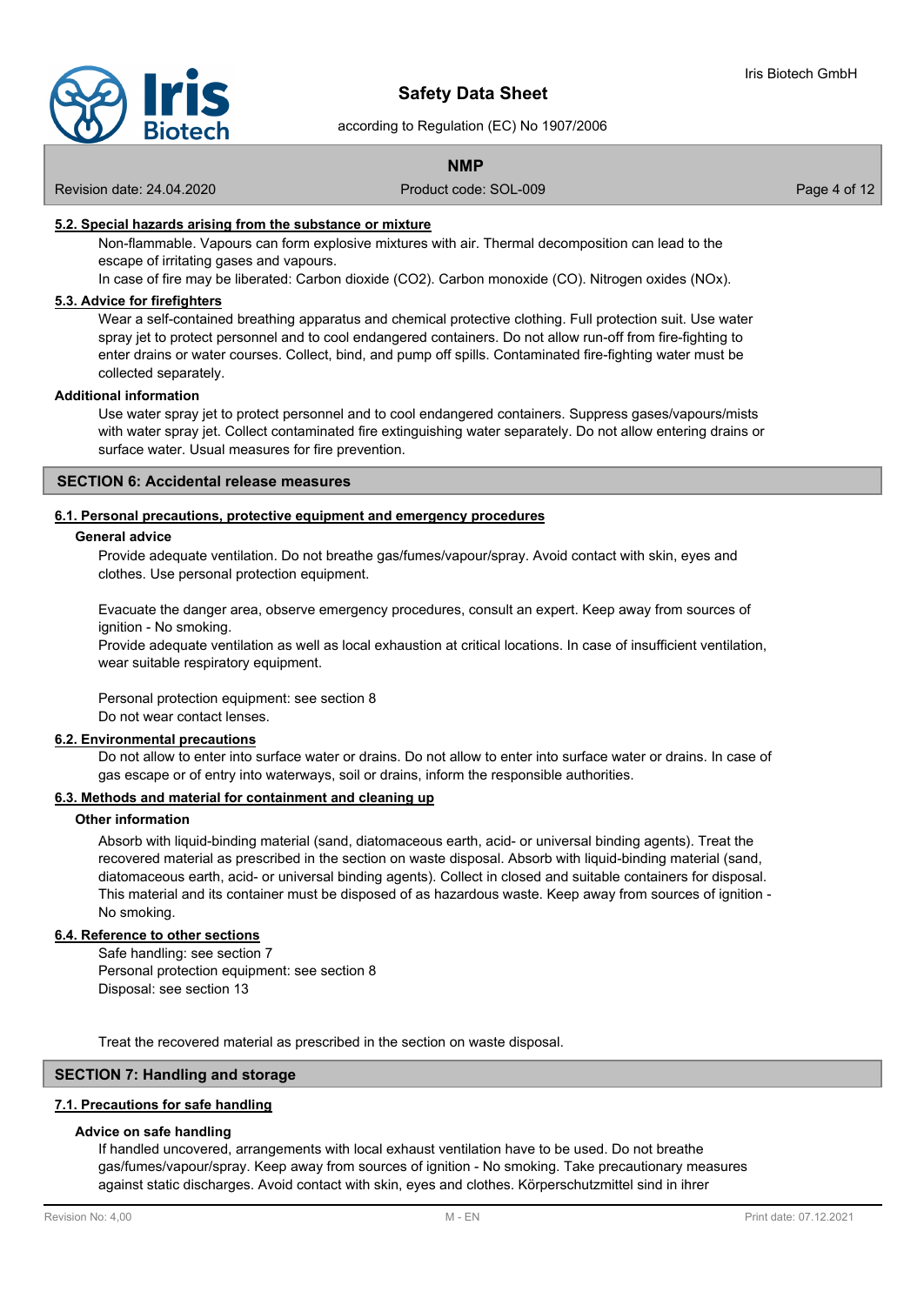

according to Regulation (EC) No 1907/2006

# **NMP**

Revision date: 24.04.2020 **Product code: SOL-009** Page 5 of 12

Ausführung in Abhängigkeit von Gefahrstoffkonzentration und - menge arbeitsplatzspezifisch auszuwählen. Die Chemikalienbeständigkeit der Schutzmittel sollte mit deren Lieferanten abgeklärt werden. Wash hands before breaks and after work. Avoid contact during pregnancy and while nursing.

# **Advice on protection against fire and explosion**

Usual measures for fire prevention.

#### **Advice on general occupational hygiene**

Remove contaminated, saturated clothing immediately. Draw up and observe skin protection programme. Wash hands and face before breaks and after work and take a shower if necessary. When using do not eat, drink, smoke, sniff. Avoid contact with skin, eyes and clothes. Provide adequate ventilation. When using do not eat, drink or smoke. Wash hands before breaks and after work. Avoid contact during pregnancy and while nursing.

# **7.2. Conditions for safe storage, including any incompatibilities**

#### **Requirements for storage rooms and vessels**

Keep container tightly closed. Keep locked up. Store in a place accessible by authorized persons only. Provide adequate ventilation as well as local exhaustion at critical locations. Keep away from food, drink and animal feedingstuffs. Keep away from sources of ignition - No smoking. Keep only in the original container in a cool, well-ventilated place. Keep away from heat/sparks/open flames/hot surfaces. - No smoking. Protect from sunlight. Store away from oxidising agents.

storage temperature: room temperature

# **Hints on joint storage**

No special measures are necessary.

#### **7.3. Specific end use(s)**

Apart from the uses mentioned in section 1.2 no other specific uses are stipulated.

# **SECTION 8: Exposure controls/personal protection**

#### **8.1. Control parameters**

#### **Occupational exposure limit values**

| <b>I</b> CAS No | Name of agent           | ppm | mg/m <sup>3</sup> | fib/cm <sup>3</sup> | Category      | Origin |
|-----------------|-------------------------|-----|-------------------|---------------------|---------------|--------|
| 872-50-4        | In-Methyl-2-pyrrolidone | 10I | 40                |                     | TWA (8 h)     |        |
|                 |                         | 20  | 80                |                     | STEL (15 min) |        |

#### **DNEL/DMEL values**

| <b>CAS No</b>            | Name of agent          |                       |                |                         |
|--------------------------|------------------------|-----------------------|----------------|-------------------------|
| DNEL type                |                        | <b>Exposure route</b> | <b>E</b> ffect | Value                   |
| 872-50-4                 | N-methyl-2-pyrrolidone |                       |                |                         |
| Worker DNEL, long-term   |                        | linhalation           | systemic       | 14,4 mg/m <sup>3</sup>  |
| Worker DNEL, long-term   |                        | linhalation           | local          | $40 \text{ mg/m}^3$     |
| Worker DNEL, long-term   |                        | Idermal               | systemic       | 4,8 mg/kg bw/day        |
| Consumer DNEL, long-term |                        | linhalation           | systemic       | $3,6$ mg/m <sup>3</sup> |
| Consumer DNEL, long-term |                        | linhalation           | Ilocal         | $4.5 \text{ mg/m}^3$    |
| Consumer DNEL, long-term |                        | Idermal               | systemic       | 2,4 mg/kg bw/day        |
| Consumer DNEL, long-term |                        | Ioral                 | systemic       | $0.85$ mg/kg<br>bw/day  |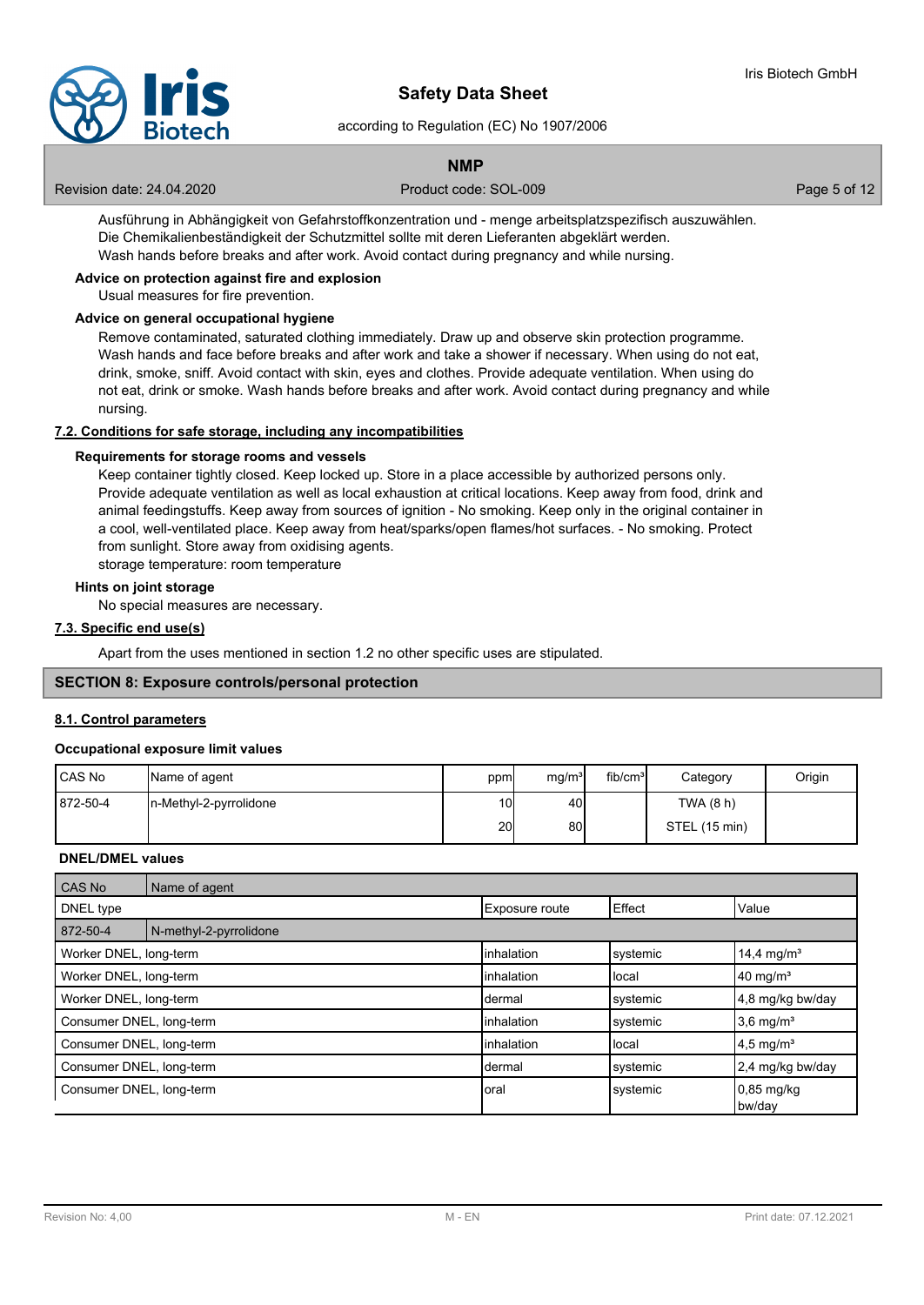

according to Regulation (EC) No 1907/2006

**NMP**

Revision date: 24.04.2020 **Product code: SOL-009** Page 6 of 12

#### **PNEC values**

| <b>CAS No</b>                                    | Name of agent          |              |  |
|--------------------------------------------------|------------------------|--------------|--|
| Value<br>Environmental compartment               |                        |              |  |
| 872-50-4                                         | N-methyl-2-pyrrolidone |              |  |
| $0,25$ mg/l<br>Freshwater                        |                        |              |  |
| Freshwater (intermittent releases)<br>$5$ mg/l   |                        |              |  |
| Marine water                                     |                        | $0,025$ mg/l |  |
| Freshwater sediment                              |                        | 1,09 mg/kg   |  |
| Marine sediment                                  |                        | 0,109 mg/kg  |  |
| Micro-organisms in sewage treatment plants (STP) |                        | 10 mg/l      |  |
| Soil                                             |                        | 0,07 mg/kg   |  |

# **Additional advice on limit values**

If technical exhaust or ventilation measures are not possible or insufficient, respiratory protection must be worn.

#### **8.2. Exposure controls**



#### **Appropriate engineering controls**

If handled uncovered, arrangements with local exhaust ventilation have to be used. Do not breathe gas/fumes/vapour/spray. The receiver of our product is singularly responsible for adhering to existing laws and regulations.

#### **Individual protection measures, such as personal protective equipment**

#### **Eye/face protection**

Suitable eye protection: goggles. Wear eye/face protection.

#### **Hand protection**

When handling with chemical substances, protective gloves must be worn with the CE-label including the four control digits. The quality of the protective gloves resistant to chemicals must be chosen as a function of the specific working place concentration and quantity of hazardous substances. For special purposes, it is recommended to check the resistance to chemicals of the protective gloves mentioned above together with the supplier of these gloves. Wear suitable gloves.

#### **Skin protection**

Use of protective clothing. Wear suitable protective clothing.

### **Respiratory protection**

In case of inadequate ventilation wear respiratory protection. If technical exhaust or ventilation measures are not possible or insufficient, respiratory protection must be worn.

#### **Environmental exposure controls**

Discharge into the environment must be avoided.

#### **SECTION 9: Physical and chemical properties**

### **9.1. Information on basic physical and chemical properties**

| Physical state: | Liauid                  |
|-----------------|-------------------------|
| Colour:         | colourless              |
| Odour:          | amin-like, disagreeable |

**Test method**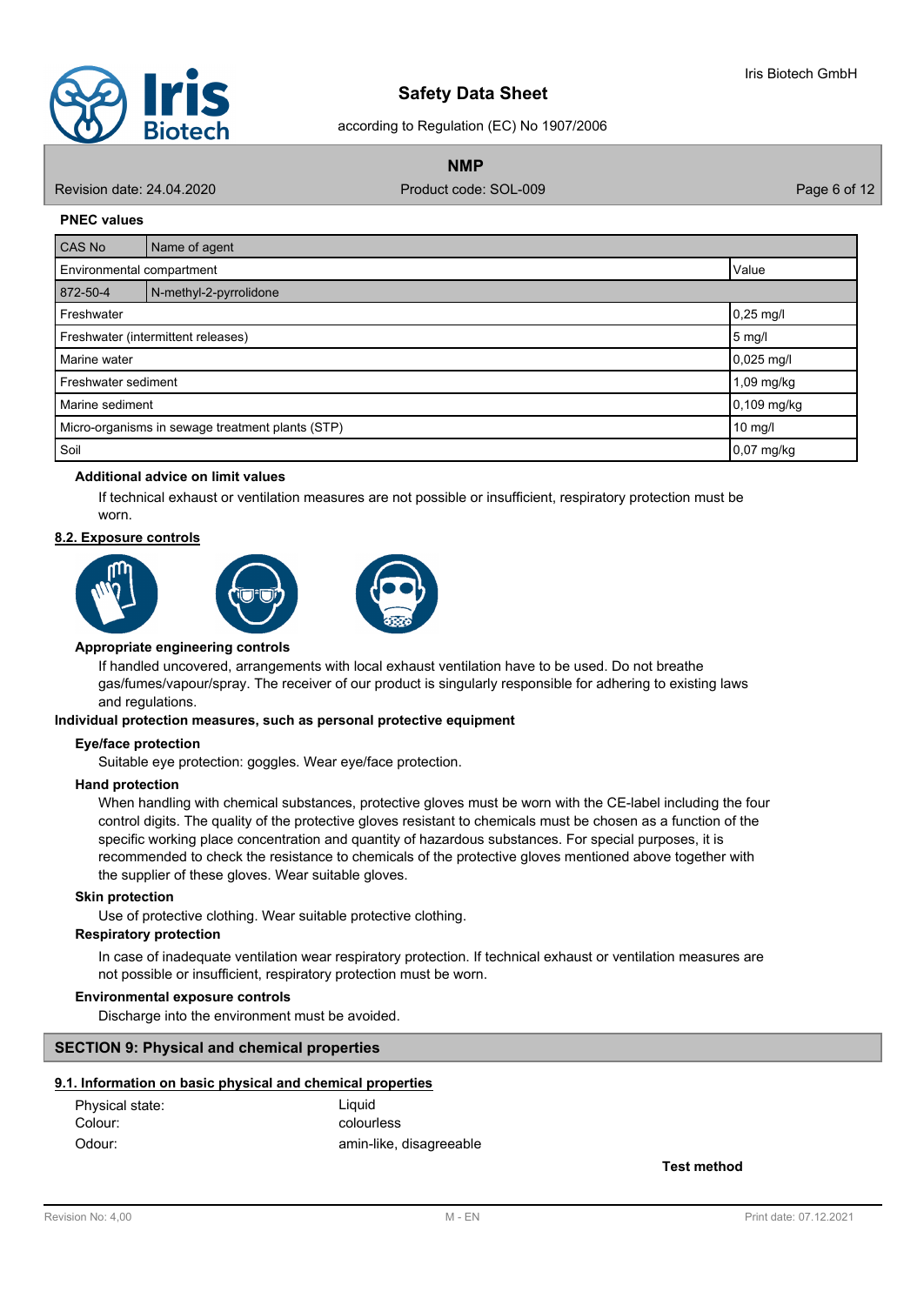

Iris Biotech GmbH

according to Regulation (EC) No 1907/2006

| <b>NMP</b>                                                                                  |                          |                    |              |
|---------------------------------------------------------------------------------------------|--------------------------|--------------------|--------------|
| Revision date: 24.04.2020                                                                   | Product code: SOL-009    |                    | Page 7 of 12 |
| Changes in the physical state                                                               |                          |                    |              |
| Melting point/freezing point:                                                               | $-24$ °C                 |                    |              |
| Boiling point or initial boiling point and                                                  |                          | 204,3 °C 760 mm Hg |              |
| boiling range:                                                                              |                          |                    |              |
| Sublimation point:                                                                          | not determined           |                    |              |
| Softening point:                                                                            | not determined           |                    |              |
| Flash point:                                                                                | 91 °C                    |                    |              |
| <b>Flammability</b>                                                                         |                          |                    |              |
| Solid/liquid:                                                                               | not applicable           |                    |              |
| Gas:                                                                                        | not applicable           |                    |              |
| <b>Explosive properties</b><br>The product is not: Explosive. The product is not explosive. |                          |                    |              |
| Auto-ignition temperature:                                                                  | 245 °C                   |                    |              |
|                                                                                             |                          |                    |              |
| Self-ignition temperature<br>Solid:                                                         | not applicable           |                    |              |
| Gas:                                                                                        | not applicable           |                    |              |
| Decomposition temperature:                                                                  | >300 °C                  |                    |              |
| pH-Value (at 20 °C):                                                                        | 7,7 - 8 (10 %) 100 g/l   |                    |              |
| Viscosity / dynamic:                                                                        | 1,65 mPa $\cdot$ s       |                    |              |
| (at $25 °C$ )                                                                               |                          |                    |              |
| Water solubility:                                                                           | completely miscible      |                    |              |
| (at $25 °C$ )                                                                               |                          |                    |              |
| Solubility in other solvents<br>not determined                                              |                          |                    |              |
| Partition coefficient n-octanol/water:                                                      | $-0,38$                  |                    |              |
|                                                                                             |                          |                    |              |
| Vapour pressure:<br>(at 20 $°C$ )                                                           | 0,32 hPa                 |                    |              |
| Vapour pressure:                                                                            | 0,32 hPa                 |                    |              |
| (at 50 $°C$ )                                                                               |                          |                    |              |
| Density (at 25 °C):                                                                         | $1,03$ g/cm <sup>3</sup> |                    |              |
| Bulk density:                                                                               | not applicable           |                    |              |
| Relative vapour density:                                                                    |                          | 3,42 Air = $1.0$   |              |
| 9.2. Other information                                                                      |                          |                    |              |
| Information with regard to physical hazard classes                                          |                          |                    |              |
| Sustaining combustion:                                                                      | No data available        |                    |              |
| Oxidizing properties<br>No data available                                                   |                          |                    |              |
| Other safety characteristics                                                                |                          |                    |              |
| Solvent content:                                                                            | 100,00 %                 |                    |              |
| Solid content:                                                                              | not determined           |                    |              |
| Evaporation rate:                                                                           | not determined           |                    |              |
| <b>Further Information</b>                                                                  |                          |                    |              |
| Surface tension: 40,4 mN/m                                                                  |                          |                    |              |
| <b>SECTION 10: Stability and reactivity</b>                                                 |                          |                    |              |

# **SECTION 10: Stability and reactivity**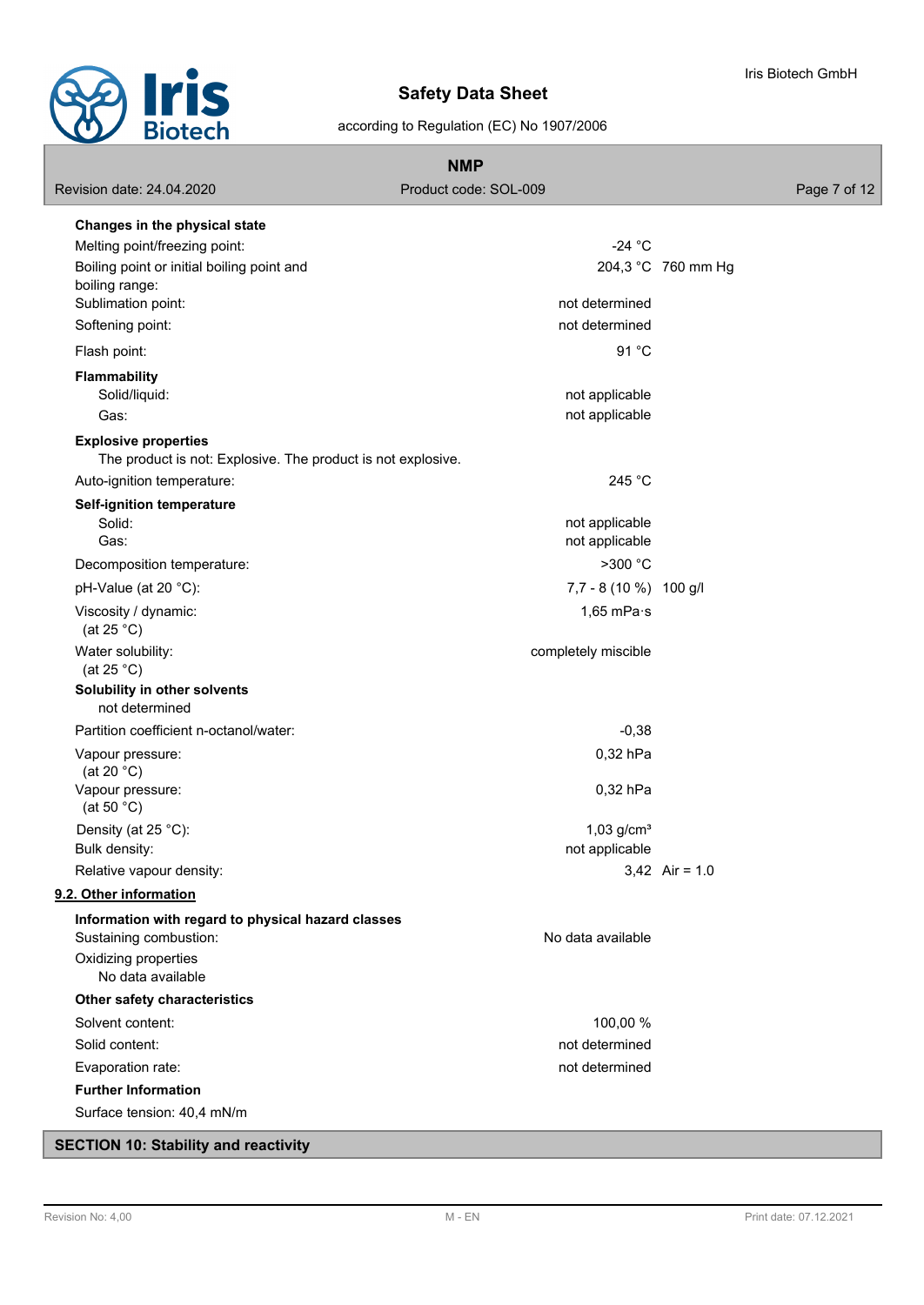

according to Regulation (EC) No 1907/2006

# **NMP**

Revision date: 24.04.2020 **Product code: SOL-009** Page 8 of 12

# **10.1. Reactivity**

No known hazardous reactions.

# **10.2. Chemical stability**

Stable under recommended storage conditions.

# **10.3. Possibility of hazardous reactions**

No known hazardous reactions.

# **10.4. Conditions to avoid**

Protect from moisture. Keep away from heat. Protect from sunlight. Keep away from sources of heat (e.g. hot surfaces), sparks and open flames.

#### **10.5. Incompatible materials**

Strong acid. Alkalis (alkalis). Oxidizing agents, strong. Reducing agents, strong.

# **10.6. Hazardous decomposition products**

Thermal decomposition can lead to the escape of irritating gases and vapours. In case of fire may be liberated: Carbon dioxide (CO2). Carbon monoxide (CO). Nitrogen oxides (NOx).

**Further information**

In case of fire: See chapter 5.

#### **SECTION 11: Toxicological information**

#### **11.1. Information on hazard classes as defined in Regulation (EC) No 1272/2008**

**Toxicocinetics, metabolism and distribution**

No data available

#### **Acute toxicity**

Based on available data, the classification criteria are not met.

| <b>CAS No</b> | <b>Chemical name</b>   |                                   |  |                |                                                  |                            |
|---------------|------------------------|-----------------------------------|--|----------------|--------------------------------------------------|----------------------------|
|               | Exposure route         | IDose                             |  | <b>Species</b> | Source                                           | Method                     |
| 872-50-4      | N-methyl-2-pyrrolidone |                                   |  |                |                                                  |                            |
|               | oral                   | LD <sub>50</sub><br>4150<br>mg/kg |  | Rat            | Fd. Chem. Toxicol.<br>26, No. 5: 475-479 (1      | <b>IOECD Guideline 401</b> |
|               | dermal                 | ILD50<br>> 5000<br>mg/kg          |  | Rat            | lint. Res. Comm.<br>System Med. Sci. 12:<br>l296 | <b>IOECD Guideline 402</b> |

# **Irritation and corrosivity**

Causes skin irritation. Causes serious eye irritation. Skin corrosion/irritation Skin - rabbit. Result: Irritant OECD 404

Classification according to Regulation (EC) No 1272/2008 [CLP]:

Serious eye damage/eye irritation eyes - Rabbit. Result: Causes eye irritation.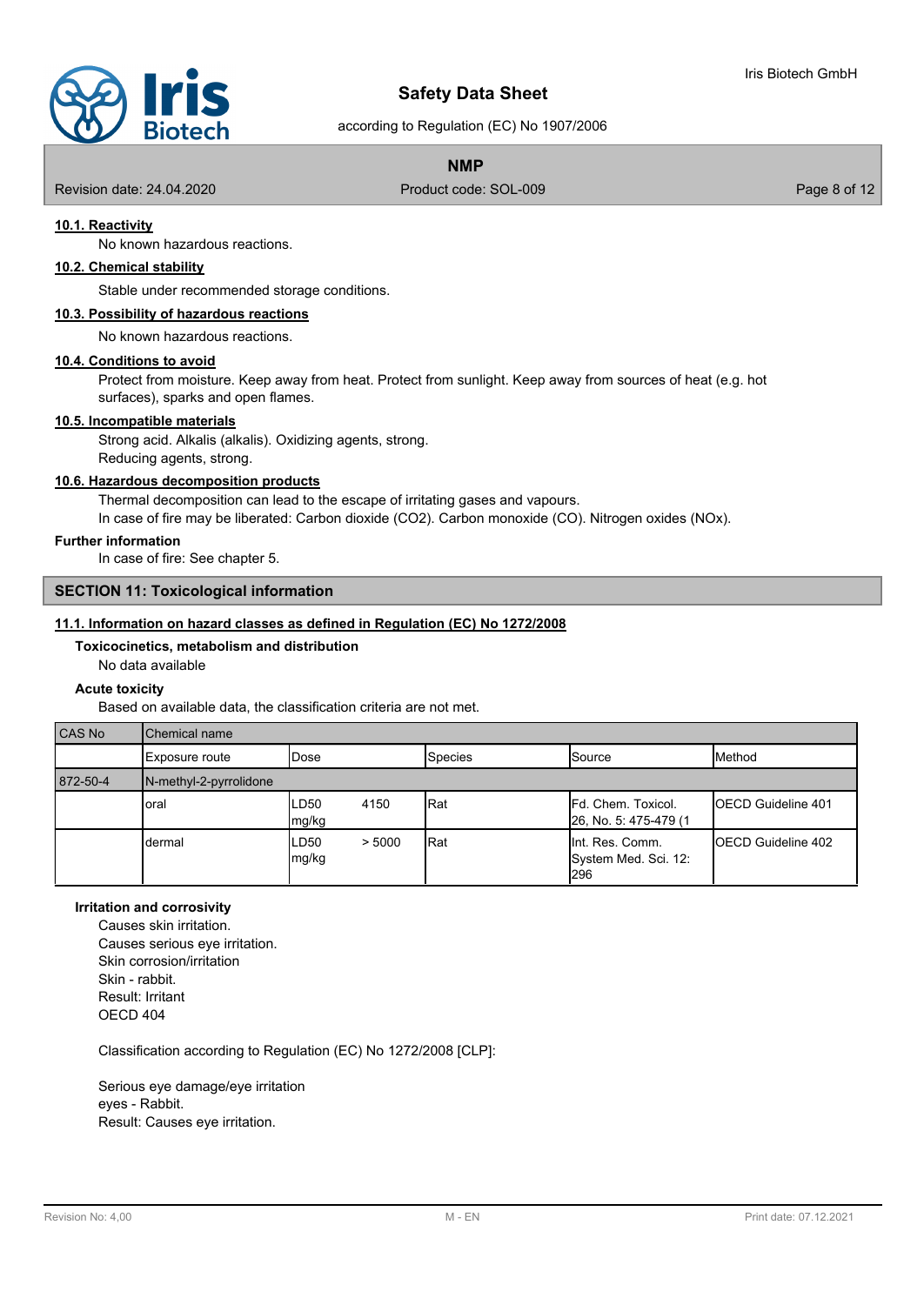

according to Regulation (EC) No 1907/2006

# **NMP**

Revision date: 24.04.2020 **Product code: SOL-009** Page 9 of 12

#### **Sensitising effects**

Based on available data, the classification criteria are not met. Respiratory or skin sensitisation. Guinea pig Result: negative (IUCLID)

Patch-Test - human Result: negative (IUCLID)

# **Carcinogenic/mutagenic/toxic effects for reproduction**

May damage the unborn child. (N-methyl-2-pyrrolidone) Germ cell mutagenicity: Based on available data, the classification criteria are not met. Carcinogenicity: Based on available data, the classification criteria are not met. IARC: No component of this product present at levels greater than or equal to 0.1% is identified as probable, possible or confirmed human carcinogen by IARC.

Germ cell mutagenicity: Ames test negative. Salmonella typhimurium OECD 471 (Ames test)

In vitro mutagenicity/genotoxicity: Mammalian cells Result: negative

# OECD 474

Mouse - male + female - Medulla ossium Result: negative

# Reproductive toxicity:

Suspected human reproductive toxicant. May damage the unborn child.

#### **STOT-single exposure**

May cause respiratory irritation. (N-methyl-2-pyrrolidone)

#### **STOT-repeated exposure**

Based on available data, the classification criteria are not met.

Depression of the central nervous system. Organs affected: Possible effects: liver damage, kidney damage.

#### **Aspiration hazard**

Based on available data, the classification criteria are not met.

# **Specific effects in experiment on an animal**

No data available

# **Additional information on tests**

Special hazards arising from the substance or mixture. Classification according to Regulation (EC) No 1272/2008 [CLP]: health hazard properties.

# **Practical experience**

No data available

# **11.2. Information on other hazards**

#### **Other information**

Depression of the central nervous system.

# **Further information**

RTECS: UY5790000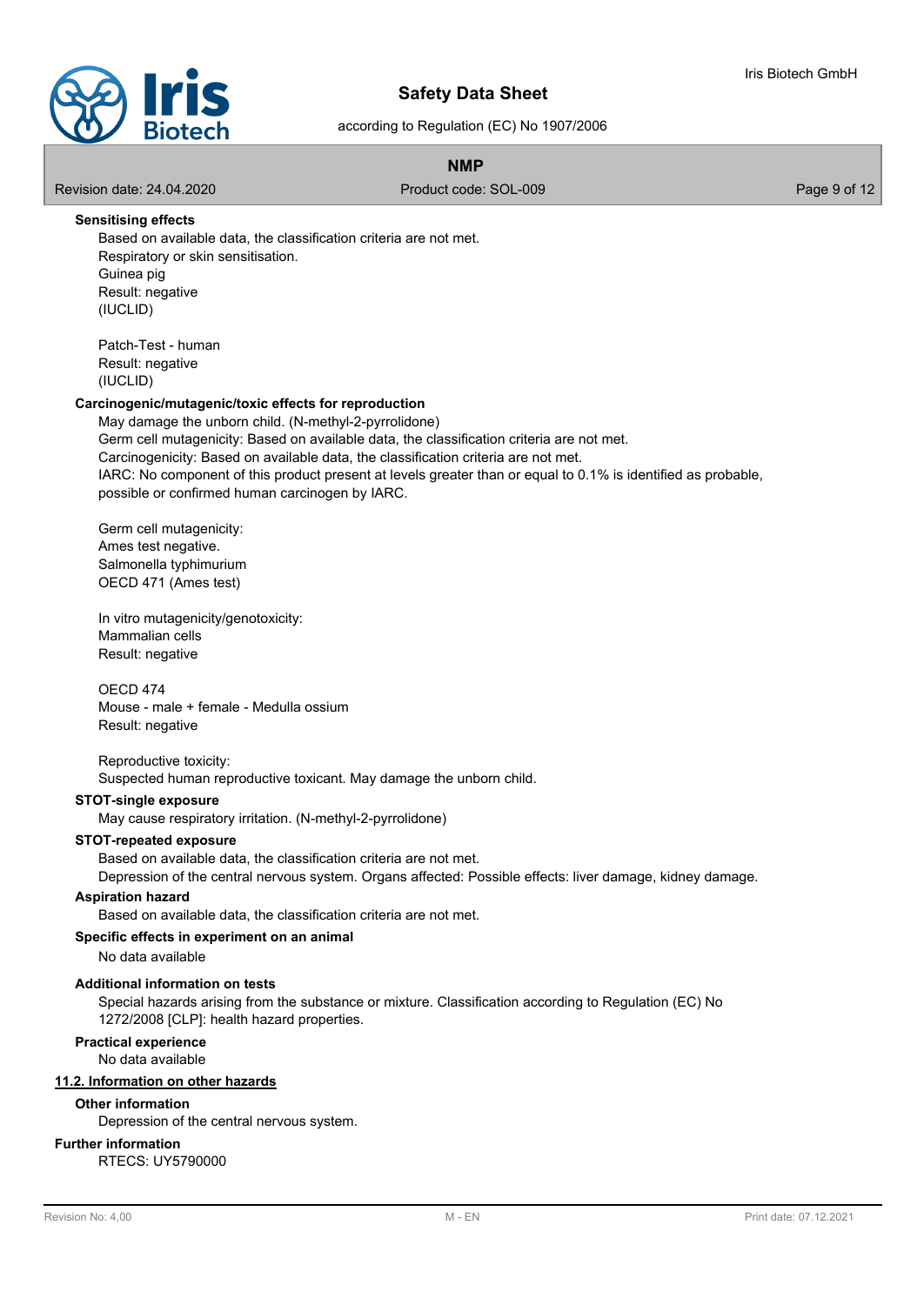

according to Regulation (EC) No 1907/2006

# **NMP**

Revision date: 24.04.2020 **Product code: SOL-009** Product code: SOL-009 Page 10 of 12

Warning - substance not yet tested completely.

Handle in accordance with good industrial hygiene and safety practice.

#### **SECTION 12: Ecological information**

#### **12.1. Toxicity**

The product is not: Ecotoxic.

| CAS No   | Chemical name               |                           |          |  |                                       |                        |                                                |
|----------|-----------------------------|---------------------------|----------|--|---------------------------------------|------------------------|------------------------------------------------|
|          | Aquatic toxicity            | Dose                      |          |  | [h]   [d] Species                     | Source                 | Method                                         |
| 872-50-4 | N-methyl-2-pyrrolidone      |                           |          |  |                                       |                        |                                                |
|          | Acute fish toxicity         | <b>LC50</b><br>mg/l       | > 500    |  | 96 hOncorhynchus mykiss               | Study report<br>(1983) | other: Static fish<br>toxicity test<br>accordi |
|          | Acute algae toxicity        | ErC <sub>50</sub><br>mg/l | 600,5    |  | 72 hIDesmodesmus<br>subspicatus       | Study report<br>(1989) | other: German<br>Industrial<br>Standard DIN 38 |
|          | Acute crustacea<br>toxicity | <b>EC50</b><br>mg/l       | ca. 4897 |  | 48 h Daphnia magna                    | <b>IIUCLID</b>         |                                                |
|          | Crustacea toxicity          | <b>NOEC</b><br>mg/l       | 12,5     |  | 21 d Daphnia magna                    | Study report<br>(2001) | OECD Guideline<br>211                          |
|          | Acute bacteria toxicity     | $(>600 \text{ mg/l})$     |          |  | 0,5 hactivated sludge,<br>lindustrial | Study report<br>(1987) | <b>ISO 8192</b>                                |

# **12.2. Persistence and degradability**

Easily biodegradable (concerning to the criteria of the OECD)

| <b>CAS No</b> | Chemical name                                  |              |    |                |
|---------------|------------------------------------------------|--------------|----|----------------|
|               | Method                                         | Value        |    | <b>ISource</b> |
|               | <b>I</b> Evaluation                            |              |    |                |
| 872-50-4      | N-methyl-2-pyrrolidone                         |              |    |                |
|               | Biological degradation: Degradability aerobic. | 173%         | 28 | IOECD 301C     |
|               | Biochemical oxygen demand (BCB)                | ,100 mg/g    |    |                |
|               | Chemical oyxgen demand (COD)                   | $1,600$ mg/g |    |                |

# **12.3. Bioaccumulative potential**

No indication of bioaccumulation potential.

# **Partition coefficient n-octanol/water**

| CAS No   | <b>Chemical name</b>   | Pow<br>Log |
|----------|------------------------|------------|
| 872-50-4 | N-methyl-2-pyrrolidone | 0,46       |

#### **12.4. Mobility in soil**

The product is water soluble. May spread in water systems.

#### **12.5. Results of PBT and vPvB assessment**

This substance/mixture contains no components considered to be either persistent, bioaccumulative and toxic (PBT), or very persistent and very bioaccumulative (vPvB) at levels of 0.1% or higher.

### **12.7. Other adverse effects**

Warning - substance not yet tested completely.

# **Further information**

Avoid release to the environment.

# **SECTION 13: Disposal considerations**

# **13.1. Waste treatment methods**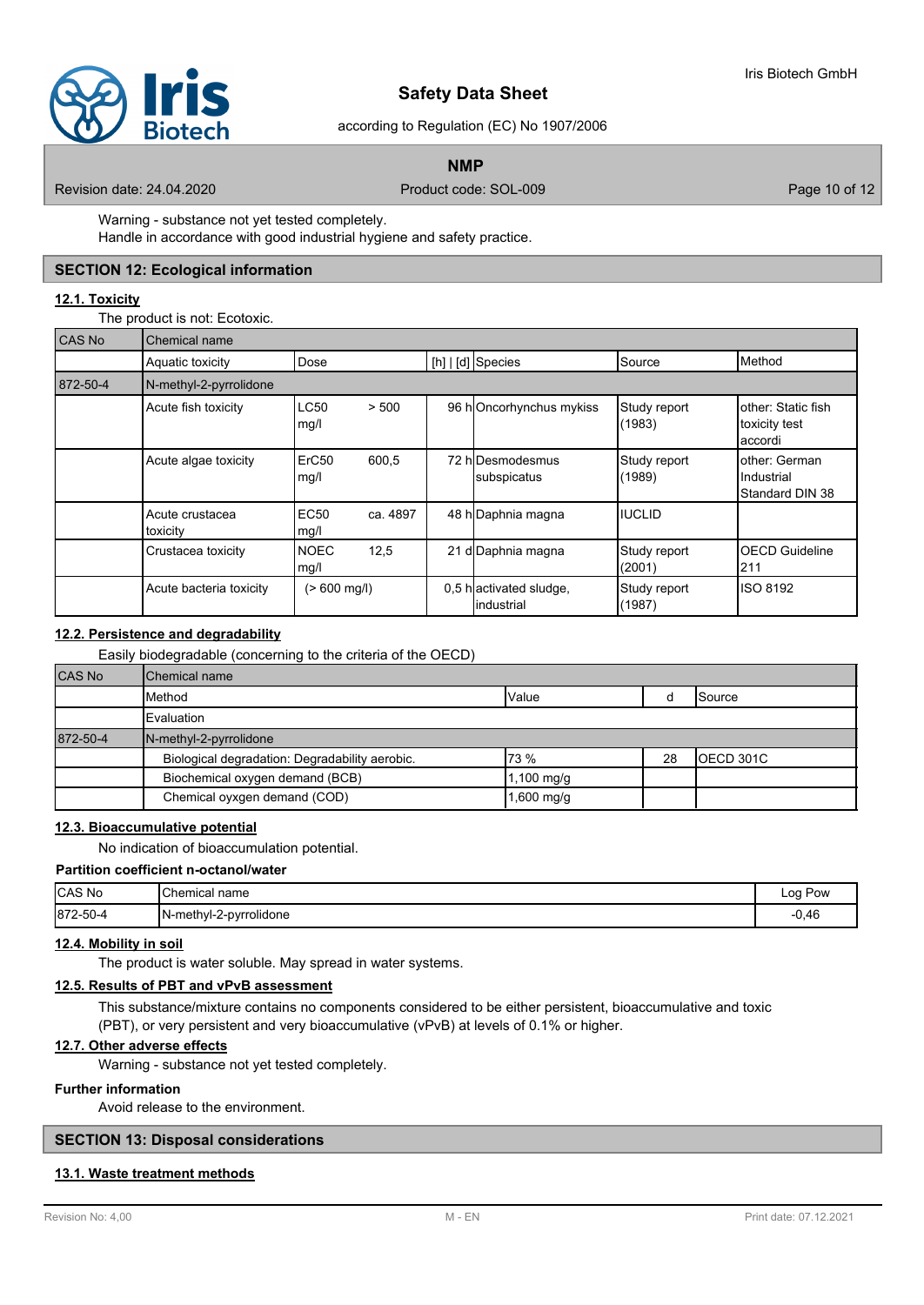

according to Regulation (EC) No 1907/2006

# **NMP**

Revision date: 24.04.2020 **Product code: SOL-009** Product code: SOL-009 Page 11 of 12

# **Disposal recommendations**

Do not allow to enter into surface water or drains. Dispose of waste according to applicable legislation. Consult the appropriate local waste disposal expert about waste disposal. Handle contaminated packages in the same way as the substance itself.

#### **Contaminated packaging**

Hazardous waste according to Directive 2008/98/EC (waste framework directive). Handle contaminated packages in the same way as the substance itself.

#### **SECTION 14: Transport information**

| 14.2. UN proper shipping name:                                | No dangerous good in sense of this transport regulation. |
|---------------------------------------------------------------|----------------------------------------------------------|
| Inland waterways transport (ADN)                              |                                                          |
| 14.2. UN proper shipping name:                                | No dangerous good in sense of this transport regulation. |
| Marine transport (IMDG)                                       |                                                          |
| 14.2. UN proper shipping name:                                | No dangerous good in sense of this transport regulation. |
| Air transport (ICAO-TI/IATA-DGR)                              |                                                          |
| 14.2. UN proper shipping name:                                | No dangerous good in sense of this transport regulation. |
| 14.5. Environmental hazards                                   |                                                          |
| FNVIRONMENTALLY HAZARDOUS:                                    | No.                                                      |
| 14.6. Special precautions for user                            |                                                          |
| No information available.                                     |                                                          |
| 14.7. Maritime transport in bulk according to IMO instruments |                                                          |
| not applicable                                                |                                                          |
|                                                               |                                                          |

# **SECTION 15: Regulatory information**

# **15.1. Safety, health and environmental regulations/legislation specific for the substance or mixture**

# **EU regulatory information**

Authorisations (REACH, annex XIV): This substance has been listed as SVHC (substance of very high concern) in the Candidate List according to Article 59 of REACH.

Restrictions on use (REACH, annex XVII):

| Entry 3, Entry 30                                    |                                                                                                                                                                                                                                                    |
|------------------------------------------------------|----------------------------------------------------------------------------------------------------------------------------------------------------------------------------------------------------------------------------------------------------|
| 2010/75/EU (VOC):                                    | 100 % (1030 g/l)                                                                                                                                                                                                                                   |
| 2004/42/EC (VOC):                                    | 100 % (1030 g/l)                                                                                                                                                                                                                                   |
| Information according to 2012/18/EU<br>(SEVESO III): | Not subject to 2012/18/EU (SEVESO III)                                                                                                                                                                                                             |
| <b>Additional information</b>                        |                                                                                                                                                                                                                                                    |
|                                                      | Safety Data Sheet according to Regulation (EC) No. 1907/2006 (REACH)                                                                                                                                                                               |
| National regulatory information                      |                                                                                                                                                                                                                                                    |
| Employment restrictions:                             | Observe restrictions to employment for juveniles according to the<br>'juvenile work protection guideline' (94/33/EC). Observe employment<br>restrictions under the Maternity Protection Directive (92/85/EEC) for<br>expectant or nursing mothers. |
|                                                      |                                                                                                                                                                                                                                                    |

Water hazard class (D): 1 - slightly hazardous to water

#### **15.2. Chemical safety assessment**

For this substance a chemical safety assessment has not been carried out.